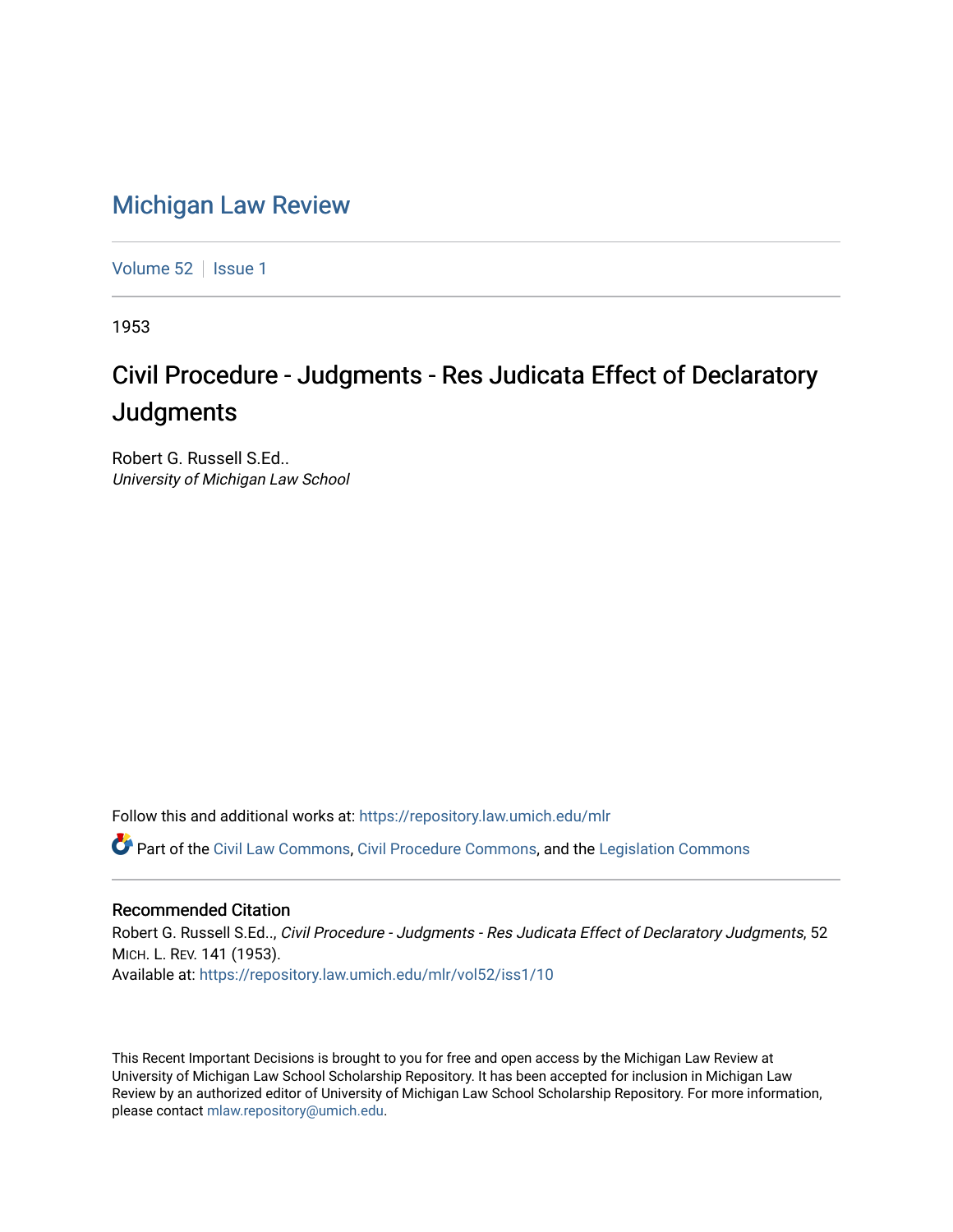$\mathbf{r}$ 

CIVIL PROCEDURE-JUDGMENTS-RES JUDICATA EFFECT OF DECLARATORY JUDGMENTS-In a former action brought pursuant to the Colorado Declaratory Judgment Act,<sup>1</sup> plaintiff was declared to have the right to use a certain roadway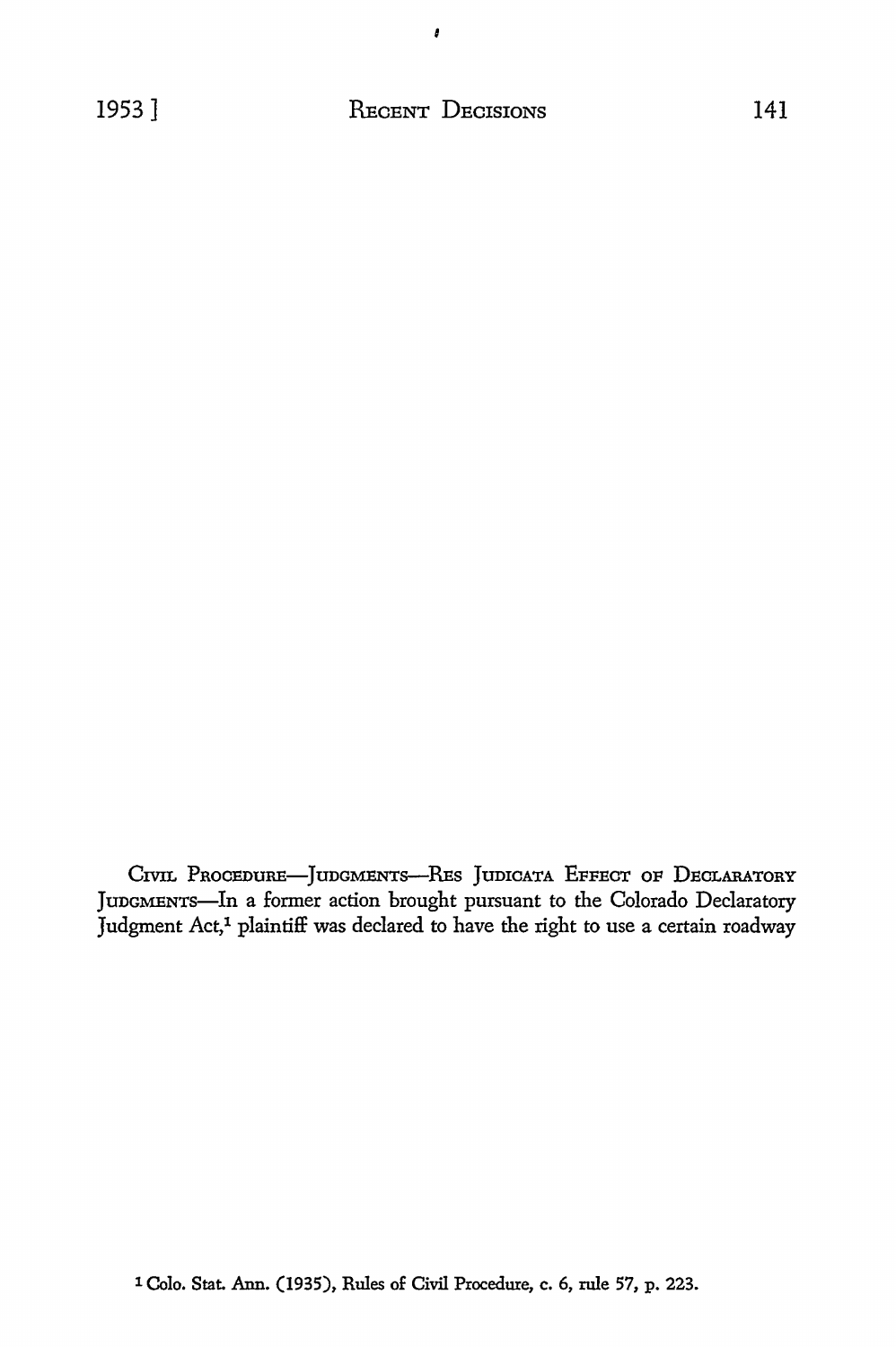as dedicated and defendant was enjoined from interfering with or obstructing plaintiff's use of the same. Thereafter, plaintiff brought the present action to recover damages allegedly resulting from defendant's blockading of the road *prior* to the bringing of the former action. On appeal from a judgment for plaintiff, *held,* reversed. Where, as here, the damages were antecedent and might with propriety have been determined in the same proceeding in which the declaratory judgment alone was sought, such judgment should operate as a bar to any subsequent claim therefor. *Lane v. Page,* (Colo. 1952) 251 P. (2d) 1078.<sup>2</sup>

Both the Federal Declaratory Judgment Act3 and the Uniform Declaratory Judgment Act,<sup>4</sup> which Colorado has adopted, provide that declarations "shall have the force and effect of a final judgment or decree." It is generally agreed that a declaratory judgment is res judicata as to the right therein adjudicated,<sup>5</sup> provided of course that a justiciable controversy $6$  is presented. However, the principal case is in apparent conflict with the weight of authority as to whether a subsequent action based (I) on the right adjudicated in the declaratory proceeding, and (2) on facts or conditions which existed prior to, but were not raised in, the declaratory judgment is barred by res judicata.<sup>7</sup> In holding that the subsequent action is not so barred it has been asserted either that it would be unreasonable to hold that a court had jurisdiction to determine the rights of the parties, but that the successful party had no remedy to enforce such rights after they had been determined, $8$  or that the remedy to enforce such rights as determined by a declaratory judgment is intended *to* supplement

<sup>2</sup>It does not appear from the decision whether plaintiff in the second action was attempting to avail himself of the further relief provision of the Colorado statute, c. 6, rule  $57(h)$ , p. 224. To the effect that a party who has a justiciable and accrued cause of action may not avail himself of a declaratory proceeding see Edwards v. Edwards, 90 Cal. App. (2d) 33, 202 P. (2d) 589 (1949); Pitzer v. City of East Chicago, 222 Ind. 93, 51 N.E. (2d) 479 (1943).

a 28 U.S.C. (Supp. V, 1952) §2201.

<sup>4</sup>9 U.L.A. 234, §1 (1951).

<sup>5</sup>Morecroft v. Taylor, 225 App. Div. 562, 234 N.Y.S. 2 (1929); Great Northern Ry. Co. v. Mustad, 76 N.D. 84, 33 N.W. (2d) 436 (1948). See 2 Anderson, Declaratory JUDGMENTS 1079, §459 (1951).

<sup>6</sup>For a discussion of the concept of justiciable controversy see "Developments in the Law-Declaratory Judgments-1941-1949," 62 HAnv. L. REv. 787 at 794 et seq. (1949). The justiciable requirement is founded on the fact that federal courts and most state courts cannot give advisory opinions. See Conroy v. Civil Service Comm., 75 Cal. App. (2d) 450, 171 P. (2d) 500 (1946), where a declaratory judgment was held subject to collateral attack on the grounds that the controversy determined thereby was non-justiciable.

<sup>7</sup>Lynch v. Bailey, 99 N.Y.S. (2d) 585 (1950) (plaintiff's failure to demand damages when he secured a declaratory judgment against a partnership held not a bar to a subsequent action for damages resulting from his forced withdrawal from the partnership prior to the fust action); Winborne v. Doyle, Jr., 190 Va. 867, 59 S.E. (2d) 90 (1950) (declaratory judgment as to plaintiff's right to rents held no bar to a separate action for the fair rental value of the property); Cooke v. Gaidry, 309 Ky. 727, 218 S.W. (2d) 960 (1949) (here note the wording of the Kentucky Declaratory Judgment Act cited in the case, §639a-4, Civil Code of Practice); cf. Schleicher v. Schleicher, 120 Conn. 528, 182 A. 162 (1935). As to the effect of merger and bar in such a situation see JUDGMENTS RESTATEMENT §77, comment b (1942); 10 A.L.R. (2d) 787 (1950).

8 2 ANDERSON, DECLARATORY JUDGMENTS 1059, §451 (1951).